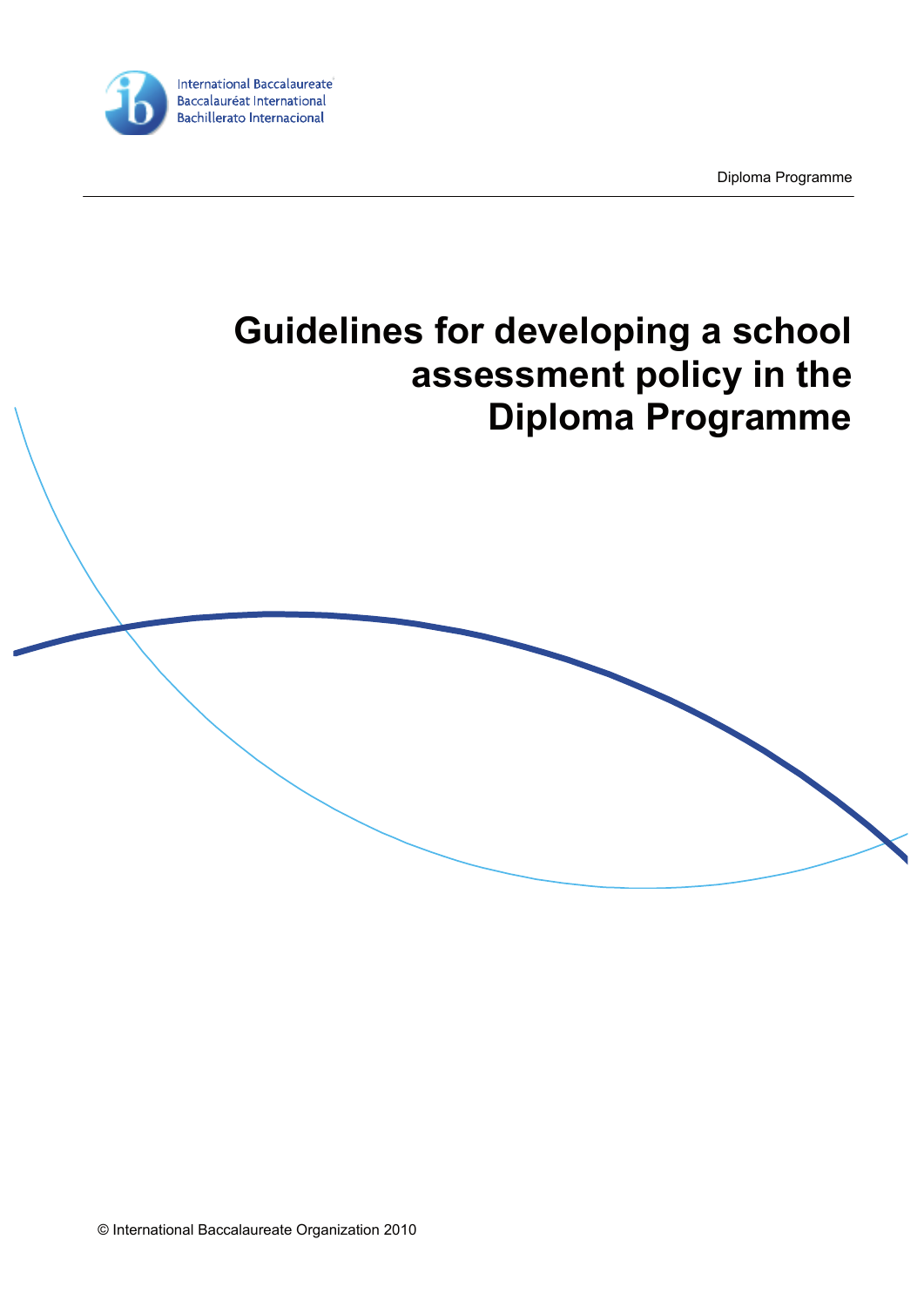## What is an assessment policy?

An assessment policy is derived from the school's and the IB's assessment philosophy and principles. which must be consistent with each other. It is constructed around educational and pedagogical values and, therefore, represents a statement of intent and action describing principles and practices for achieving educational goals relating to all aspects of assessment.

IB expectations for schools regarding assessment are outlined in the programme standards and practices document: *Standard C4: Assessment*, reproduced below.

#### **Standard C4: Assessment**

**Assessment at the school reflects the IB assessment philosophy.** 

- 1. Assessment at the school aligns with the requirements of the programme(s).
- 2. The school communicates its assessment philosophy, policy and procedures to the school community.
- 3. The school uses a range of strategies and tools to assess student learning.
- 4. The school provides students with feedback to inform and improve their learning.
- 5. The school has systems for recording student progress aligned with the assessment philosophy of the programme(s).
- 6. The school has systems for reporting student progress aligned with the assessment philosophy of the programme(s).
- 7. The school analyses assessment data to inform teaching and learning.
- 8. The school provides opportunities for students to participate in, and reflect on, the assessment of their work.
- 9. The school has systems in place to ensure that all students can demonstrate consolidation of their learning through the completion of the Primary Years Programme exhibition, the Middle Years Programme personal project and the Diploma Programme extended essay, depending on the programme(s) offered.

Formative assessment represents the process of gathering, analysing, interpreting and using the evidence to improve student learning and to help students to achieve their potential. It is one essential component of classroom practice and needs to be integrated into the curriculum. The assessment policy will make clear to the whole community what the expectations and practices relating to formative assessment in the school are.

Summative assessment is concerned with measuring student performance against Diploma Programme assessment criteria to judge levels of attainment. Teachers must be aware of the principles and practices that the IB uses to conduct summative assessment. Summative and formative assessments are, therefore, inherently linked and teachers must use their knowledge of IB summative assessment expectations and practices to help students improve performance in a formative way.

Constructing and implementing an assessment policy is intended to help the school to engage meaningfully with IB assessment expectations and develop these in the context of the school's unique circumstances. Diploma Programme schools operate in numerous different contexts with differing national and federal expectations concerning student assessment. The IB respects that this is the reality but, at the same time, it is absolutely essential that schools understand and implement IB assessment expectations and practices so that students are given the optimum chance of succeeding in the programme.

### Steps for developing an assessment policy

The first stage is to improve understanding of IB assessment principles and practices by reading all the relevant programme and subject guides and attending appropriate professional development events. Once a good level of understanding is reached, it is important to compare IB expectations and the practices in the school.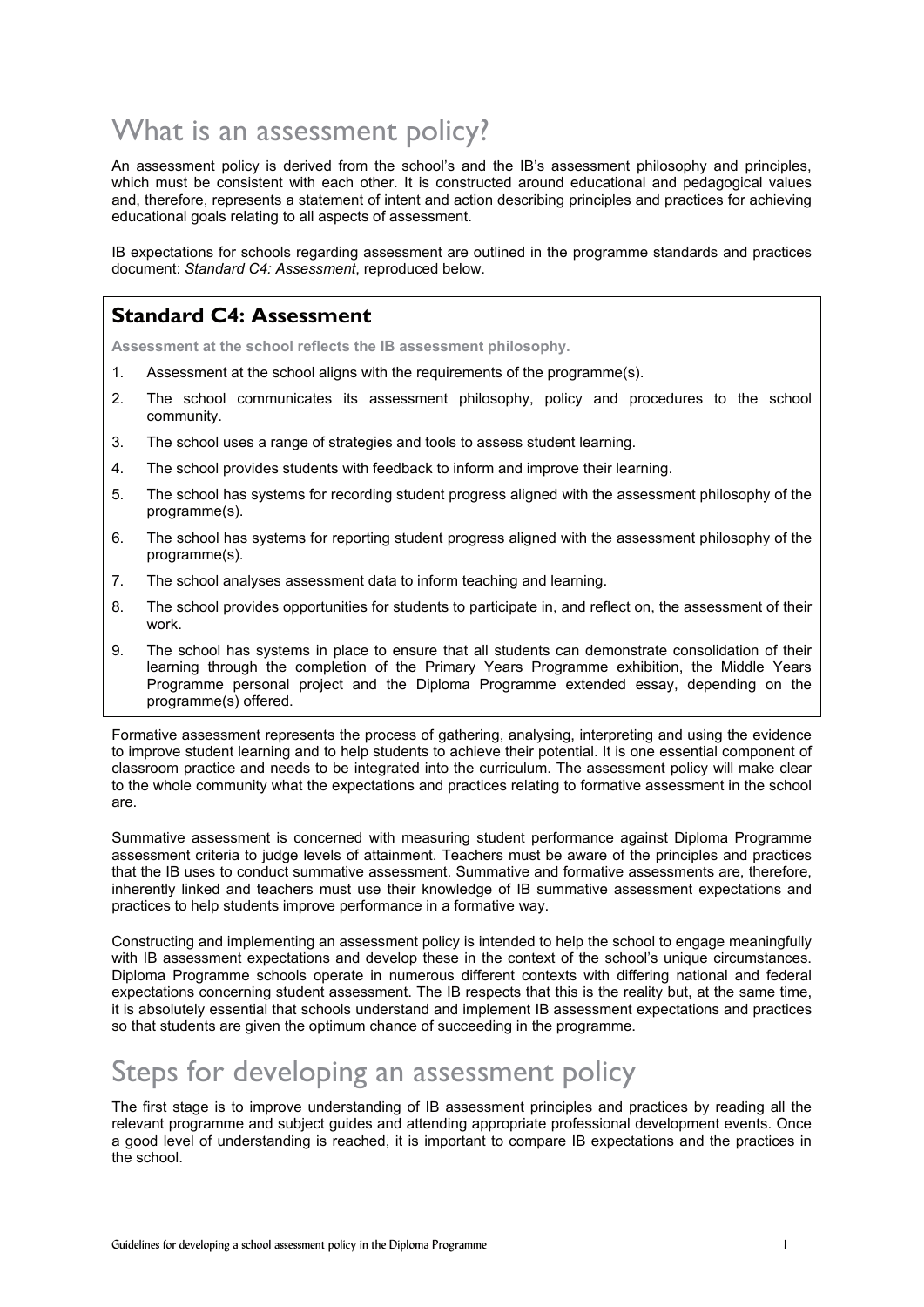The IB does not publish a definitive assessment policy because a crucial process occurs when the school synthesizes its own expectations and practices ([that may be determined by national or federal requirements) with those of the IB. If the IB is the only educational programme that the school offers, this will be an easier task but even then it is essential to generate a common understanding of expectations and practices that suit the context of the school. If the school is also required to assess and report using other prescribed systems, a good deal of thought needs to go into considering how best to incorporate these together. This may involve a synthesis or a decision to run some aspects in parallel. How this is going to be achieved in a way that is consistent with the requirements and expectations of the different systems must be articulated in the policy document.

Any successful assessment policy must be a living document that is used by teachers and administrators to improve practice. For this reason it needs to be written collaboratively and the IB will expect to see evidence that it is "lived in practice" during the authorization and evaluation stages. Many schools establish a small working group of teachers and administrators (sometimes including students) to write the document. It is, however, possible for one individual to write the policy, provided extensive collaboration has occurred so that the policy reflects a common understanding.

#### What is included in an assessment policy?

The assessment policy needs to contain the following.

1. A statement of the philosophy and principles that underpin all assessment practice

This can be organized in a variety of ways. Some schools include a section listing the purposes of assessment and indicators of effective assessment and assessment practice. However this section is organized, it must be consistent with principles and practices expected by the IB, but may contain additional or modified principles to take into account the needs of the school and the requirements of other authorities.

2. A section detailing assessment practices that teachers are expected to follow, covering both formative and summative aspects

This may be specific to the IB or it may explain how different expectations, resulting from different systems, are handled. This section (or, alternatively, forming separate sections) will include statements clarifying expectation and practices about:

- grading/marking
- recording and reporting
- homework.
- 3. Links between the assessment policy and other documents, articulated in full (for example, the school's language and admissions policies)
- 4. Roles and responsibilities for implementing, evaluating and reviewing the assessment policy and for training new teachers

Once written, further steps have to be taken to ensure that the policy becomes a working document. To do so, the timing and responsibilities for review must be included in the policy (see point 4above). As the school becomes more experienced with the IB, and as new ideas are developed and assessment practices are evaluated, it will be necessary to review and revise the policy. The school must also consider how best to communicate the policy in order to keep the school community informed.

### Assessment considerations in the Diploma Programme

Formal assessment in the Diploma Programme, defined as assessment directly contributing to the final qualification, represents the final summative assessment practice in the IB continuum of education. Because of the high stakes nature of this assessment process, determining students' possible pathways to further education, it is essential that teachers fully understand how formal assessment is conducted. Most formal assessment is external and includes examinations or work completed during the course and then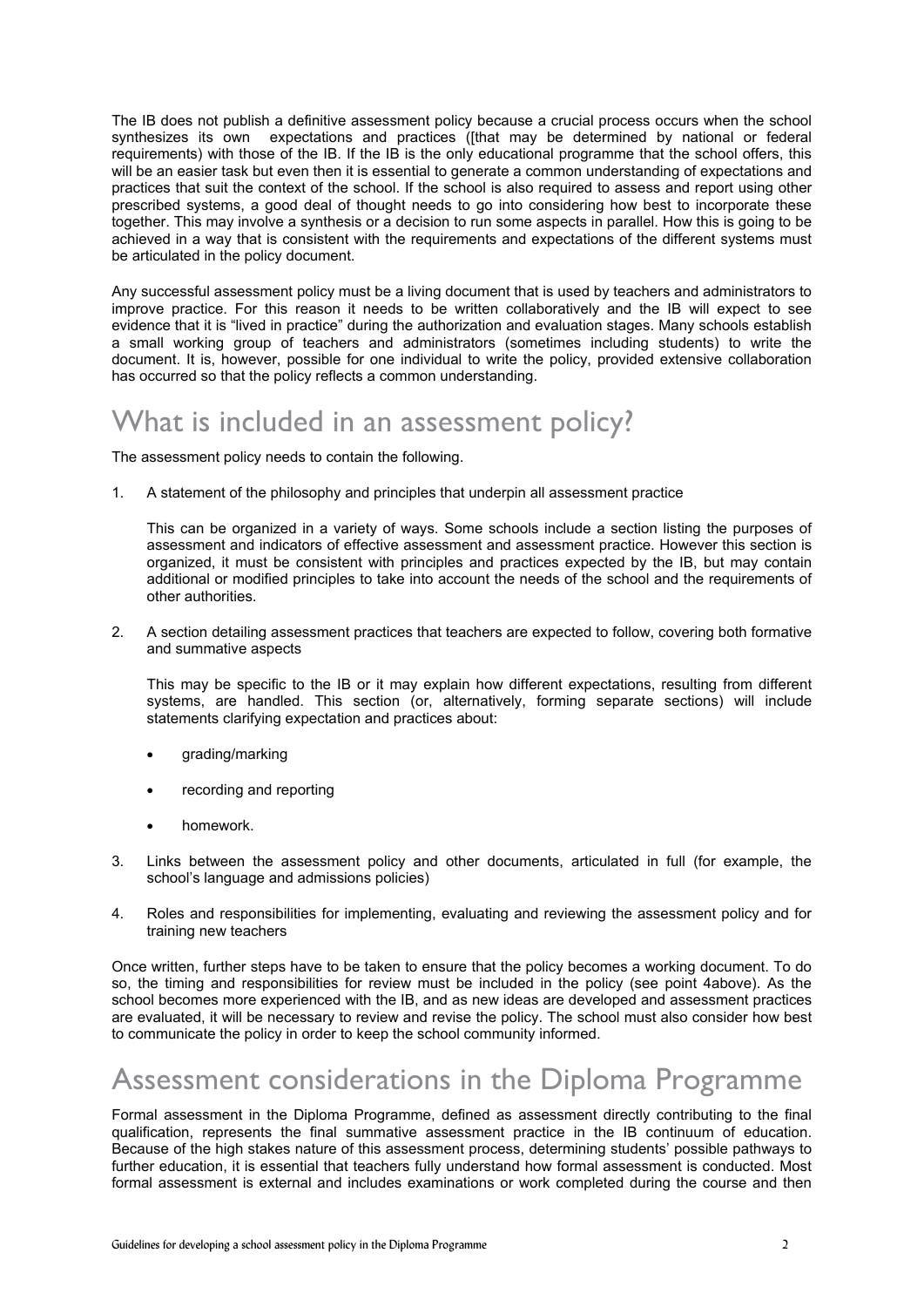sent to an external examiner. Some formal assessment is internal, requiring the teacher to mark the work before it is moderated by an external moderator. Each subject guide explains the assessment model and practices for that particular subject. The principles, practices and challenges involved in formal Diploma Programme assessment are considered in detail in *Diploma Programme assessment: Principles and practice.*

Assessment practices in the Diploma Programme may well be very different from current school practices, so it is essential that the school fully understands Diploma Programme expectations and applies these to the school context within the assessment policy. Some key features of Diploma Programme assessment include the following.

• An emphasis on criterion-related (as opposed to norm-referenced) assessment

This method of assessment judges students' work in relation to identified levels of attainment, rather than in relation to the work of other students.

- A distinction between formal IB assessment and the supporting formative processes that schools need to develop for themselves
- Valuing the most accurate demonstration of student performance, rather than just averaging attainment grades over a reporting period
- Examining student understanding at the end of the course, based on the whole course and not just aspects of it

Students must be able to recall, adapt and apply knowledge and skills to new questions and contexts.

It is important to emphasize that the single most important aim of Diploma Programme assessment (consistent with the Primary Years Programme and the Middle Years Programme) is to support curricular goals and encourage appropriate student learning. Assessments are based upon evaluating course aims and objectives and, therefore, effective teaching to the course requirements also ensures effective teaching to the examination and other formal assessment requirements. Students need to understand what the assessment expectations, standards and practices are and these should all be introduced early, naturally in instruction as well as class and homework activities.

Teachers are responsible for designing and providing formative assessment structures and practices that help students to improve their understanding of what constitutes excellence and where their own work stands in relation to this. Formative assessment is also important for the teacher, as it should provide detailed feedback on the nature of the students' strengths and limitations. The emphasis here—a key component of learning how to learn—is on making the student a better judge of their own performance and then helping them to develop strategies to improve. Formative assessment focuses on assessment as an essential learning process. Schools should use a number of practices and instruments to support this, including: teacher-supported self-evaluation, systematic use of detailed assessment descriptors (rubrics, matrices), and peer evaluation mediated by the teacher (either face to face or using an ICT resource, such as a blog). Assessment instruments primarily designed for formal assessment at the end of the course should also be adapted and used formatively as part of the learning process. How schools approach formative assessment must be made clear in the assessment policy.

Teacher collaboration is essential where more than one teacher is involved in teaching the course, as schemes of work must be developed collaboratively. Final internal assessments are collected by subject, not by teacher, and are sent for moderation as school samples, not class samples. Teachers can improve practices by sharing ideas with their colleagues and observing classes, and teacher collaboration should, therefore, also be seen as one important aspect of professional development. How this is to be organized must be set out in the school's assessment policy.

Reporting will impact assessment practices in a school and becomes the face of assessment to both parents and students. This reality can impact on teaching and learning and, therefore, it is important to assess and report based on Diploma Programme assessment principles. Without this approach, it is likely that teachers will default to the practices with which they are more familiar, and the development of the programme will be held back.